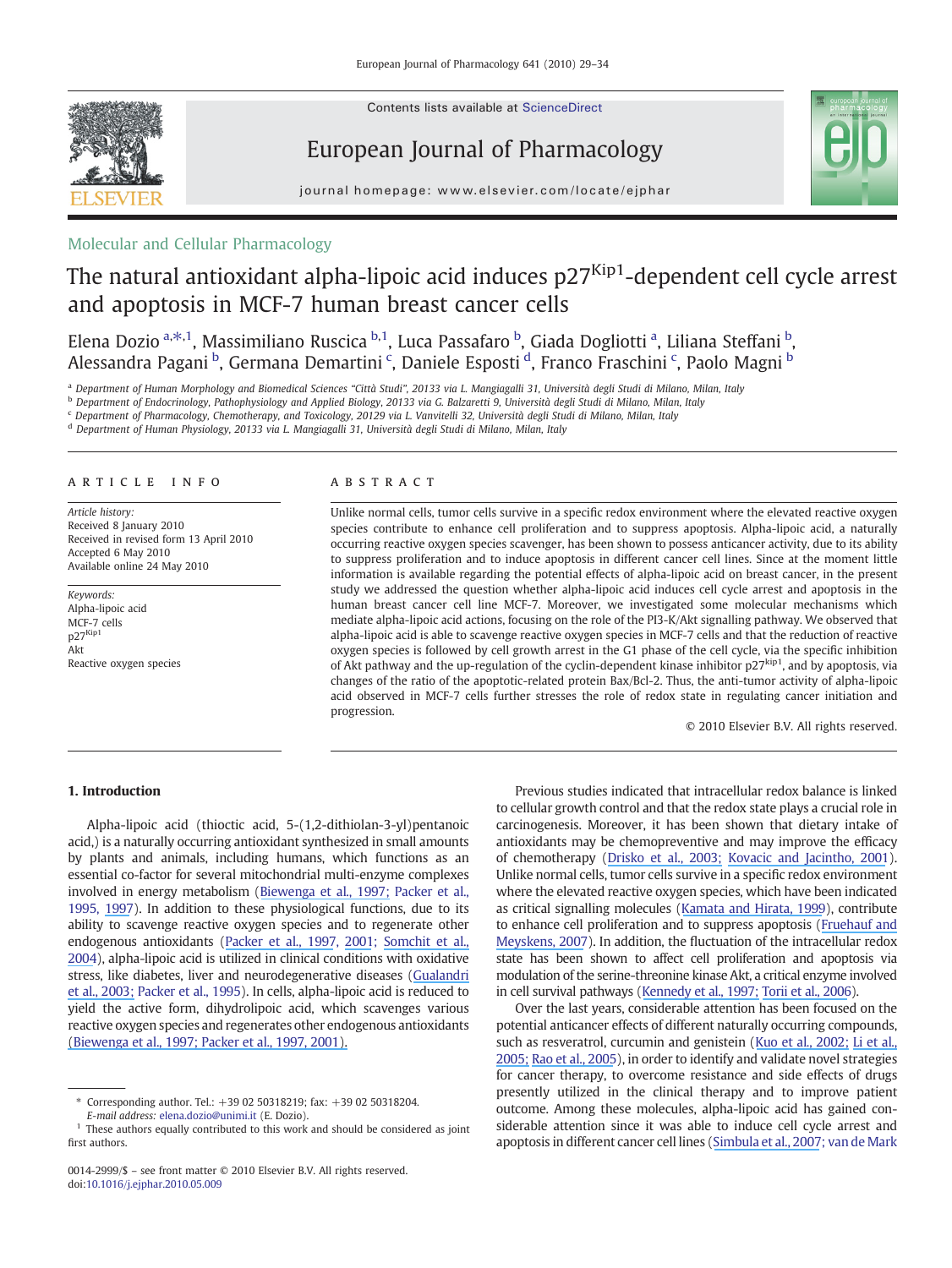et al., 2003; [Wenzel et al., 2005](https://www.researchgate.net/publication/7893455_Alpha-Lipoic_acid_induces_apoptosis_in_human_colon_cancer_cells_by_increasing_mitochondrial_respiration_with_a_concomitant_O2--generation_Apoptosis?el=1_x_8&enrichId=rgreq-6e1925e6-a79b-4541-8f50-d3ebefe93c0f&enrichSource=Y292ZXJQYWdlOzQ0ODAyNjI3O0FTOjk5OTIyMzUxMjMwOTg0QDE0MDA4MzQ3NTM0OTM=)), while it exerted protective effects in normal cells [\(Pierce et al., 2000;](https://www.researchgate.net/publication/12439367_Disruption_of_Redox_Homeostasis_in_Tumor_Necrosis_Factor-Induced_Apoptosis_in_a_Murine_Hepatocyte_Cell_Line?el=1_x_8&enrichId=rgreq-6e1925e6-a79b-4541-8f50-d3ebefe93c0f&enrichSource=Y292ZXJQYWdlOzQ0ODAyNjI3O0FTOjk5OTIyMzUxMjMwOTg0QDE0MDA4MzQ3NTM0OTM=) [Piotrowski et al., 2001](https://www.researchgate.net/publication/11587967_Neuronal_death_in_the_rat_hippocampus_in_experimental_diabetes_and_cerebral_ischemia_treated_with_antioxidants?el=1_x_8&enrichId=rgreq-6e1925e6-a79b-4541-8f50-d3ebefe93c0f&enrichSource=Y292ZXJQYWdlOzQ0ODAyNjI3O0FTOjk5OTIyMzUxMjMwOTg0QDE0MDA4MzQ3NTM0OTM=)). Since at the moment little information is available regarding the potential effects of alpha-lipoic acid on breast cancer, which is worldwide a major cause of mortality in women, in the present study we addressed the question whether alpha-lipoic acid induces cell cycle arrest and apoptosis in the human breast cancer cell line MCF-7. Moreover, we investigated the role of the phosphatidylinositol 3-kinase (PI3-K)/Akt signalling pathway in such effects.

#### 2. Materials and methods

#### 2.1. Reagents

A stock solution was prepared by dissolving alpha-lipoic acid (Istituto Biochimico Pavese Pharma, Pavia, Italy) in absolute ethanol. The PI3-K inhibitor LY-294,002 (Sigma-Aldrich, Milan, Italy) was dissolved in dimethyl sulfoxide. Primary antibodies, including monoclonal anti-Akt, anti-Bax, anti-Bcl-2, anti-p27<sup>kip1</sup>, polyclonal antiphospho-Akt (pAkt, Ser 473) and anti-rabbit and anti-mouse IgG secondary antibodies conjugated with horseradish peroxidase were obtained from Santa Cruz Biotechnology (Santa Cruz, CA). All other reagents were from Sigma-Aldrich, unless otherwise indicated.

#### 2.2. Cell culture

MCF-7 human breast cancer cells (American Type Culture Collection, Rockville, MD) were grown in RPMI 1640 (Biochrom, Berlin, Germany) supplemented with 1 mM sodium pyruvate, 100 U/ml penicillin, 100 µg/ml streptomycin, 2 mM glutamine, 1 mM non essential aminoacids and 10% fetal bovine serum (Gibco, Grand Island, NY). The medium was replaced at 3-day intervals. Subconfluent cells were routinely harvested with 0.05% trypsin/0.02% EDTA (Biochrom). Treatments were performed with increasing doses of alpha-lipoic acid (0.25–2.5 mM), selected according to previous studies involving tumor clones ([Choi et al., 2009;](https://www.researchgate.net/publication/26782514_Mechanism_of_a-Lipoic_Acid-Induced_Apoptosis_of_Lung_Cancer_Cells?el=1_x_8&enrichId=rgreq-6e1925e6-a79b-4541-8f50-d3ebefe93c0f&enrichSource=Y292ZXJQYWdlOzQ0ODAyNjI3O0FTOjk5OTIyMzUxMjMwOTg0QDE0MDA4MzQ3NTM0OTM=) [Shi et al., 2008;](https://www.researchgate.net/publication/5416853_Alpha-lipoic_acid_induces_apoptosis_in_hepatoma_cells_via_the_PTENAkt_pathway?el=1_x_8&enrichId=rgreq-6e1925e6-a79b-4541-8f50-d3ebefe93c0f&enrichSource=Y292ZXJQYWdlOzQ0ODAyNjI3O0FTOjk5OTIyMzUxMjMwOTg0QDE0MDA4MzQ3NTM0OTM=) [van de Mark et al., 2003](https://www.researchgate.net/publication/10931971_-Lipoic_acid_induces_p27Kip-dependent_cell_cycle_arrest_in_non-transformed_cell_lines_and_apoptosis_in_tumor_cell_lines?el=1_x_8&enrichId=rgreq-6e1925e6-a79b-4541-8f50-d3ebefe93c0f&enrichSource=Y292ZXJQYWdlOzQ0ODAyNjI3O0FTOjk5OTIyMzUxMjMwOTg0QDE0MDA4MzQ3NTM0OTM=)).

#### 2.3. MTT assay

Cell growth was evaluated by 3-(4,5-dimethylthiazol-2-yl)-2,5 diphenyltetrazolium bromide (MTT) assay (Promega Italia, Milan, Italy). The assay was performed by the addition of a premixed optimized dye solution. After a 4-h incubation at 37 °C, solubilization/stop solution mix was added to solubilize the formazan product and the absorbance at 570 nm was recorded.

#### 2.4. BrdU assay

MCF-7 cells were seeded in a 96-well plate in a final volume of 200 μl per well and incubated at 37 °C for 24 h for cell attachment. Then, the culture medium was replaced by adding 180 μl of experimental medium and 200 µl of 100 μM 5′-bromo-2′deoxyuridine (BrdU labeling solution, Delfia cell proliferation kit, Perkin Elmer, Milan, Italy) and the incubation was carried on for further 24 h. Cells were subsequently fixed (fix solution, 100 μl per well) for 30 min and then incubated, at room temperature, for further 120 min with a primary monoclonal antibody against BrdU (0.5 μg/ml) conjugated with Europium (Eu; Anti-BrdU-Eu working solution). Finally, after adding a specific inducer solution (200 μl/well), the Eu-fluorescence was measured in a time-resolved fluorometer. To exclude any unspecific binding of both BrdU and anti-BrdU Eu, for every experiment a row without cells (only medium) has been analyzed.

#### 2.5. Western blot assay

Cells were collected in 100 µl lysis buffer containing 1% protease inhibitor cocktail. The cell suspension was kept on ice for 20 min and then centrifuged at  $15,000 \times g$  for 15 min at 4 °C. Protein concentration was quantified with the BCA Protein Assay kit (Pierce, Rockford, IL). 50 µg protein samples/lane and molecular mass marker (GE Healthcare, Milan, Italy) were separated on a sodium dodecylsulfate-polyacrylamide gel. Blots were blocked with 5% dry milk in trisbuffered saline/0.1% tween-20 and then incubated overnight with a diluted solution of the primary antibody. The incubation with a HRPconjugated antibody was performed at room temperature for 2 h. Immunoreactivity was detected by the SuperSignal West Pico Substrate solution (Pierce) and X-ray films.

#### 2.6. Cell cycle analysis

Cells were collected and resuspended at the concentration of  $1\times10^6$  cells/ml in a DNA-staining solution containing 0.1% Nonidet P-40, 0.5 mg/ml RNAse (type IIIA) and 25 g/ml propidium iodide (PI) and incubated for 30 min at  $37^{\circ}$ C in the dark. DNA content was analysed by flow cytometry (CyFlow, Partec Italia, Milan, Italy).

#### 2.7. Cell apoptosis analysis

A Vybrant Apoptosis Assay Kit #2 (Molecular Probes, Leiden, The Netherlands) was used. Cells were harvested, washed, incubated with Alexa Fluor 488 annexin-V fluorescein isothiocyanate (FITC) and PI, and incubated for 15 min at room temperature. After treatment with both probes, apoptotic cells showed green fluorescence, dead cells showed red and green fluorescence, while living cells showed little or no fluorescence. Cells were analyzed by flow cytometry.

#### 2.8. Measurement of intracellular reactive oxygen species

Intracellular reactive oxygen species levels were measured using the non fluorescent compound 2′,7′-dichlorofluorescein-diacetate (DCFH-DA), according to Jiao [\(Jiao and Zhao, 2002](https://www.researchgate.net/publication/10976020_Cytotoxic_effect_of_peroxisome_proliferator_fenofibrate_on_human_HepG2_hepatoma_cell_line_and_relevant_mechanisms?el=1_x_8&enrichId=rgreq-6e1925e6-a79b-4541-8f50-d3ebefe93c0f&enrichSource=Y292ZXJQYWdlOzQ0ODAyNjI3O0FTOjk5OTIyMzUxMjMwOTg0QDE0MDA4MzQ3NTM0OTM=)). Cells were incubated for 30 min at 37 °C with 20 µM DCFH-DA which passes through the cell membrane and once inside the cell is converted to the non fluorescent derivate dichlorofluorescein, which in turn remains inside the cell and reacts with intracellular reactive oxygen species to produce the fluorescent dye 2′,7′-dichlorodihydrofluorescein (DCF). The fluorescence was recorded at 490 nm excitation and 530 nm emission using a spectrophotofluorimeter.

#### 2.9. Statistical analysis of biological assays

Statistical analysis was performed using the Prism statistical analysis package (GraphPad Software, San Diego, CA). Data are expressed as mean $\pm$  S.D. or S.E.M. Differences between treatment groups were evaluated by ANOVA, followed by post hoc Dunnett's test and considered significant at  $P<0.05$ .

#### 3. Results

#### 3.1. Alpha-lipoic acid inhibits cell growth

MCF-7 cells were treated for 24, 48 and 72 h with increasing doses of alpha-lipoic acid (0.25–2.5 mM) and subjected to MTT assay. Alpha-lipoic acid was found to inhibit cell growth at each time point tested and the magnitude of this suppression was seen as early as after 24-h exposure to 0.5 mM alpha-lipoic acid  $(-13%)$ ; at the same time point, 1 and 2.5 mM alpha-lipoic acid reduced cell growth by about 41%. Increasing doses of alpha-lipoic acid (0.25, 0.5, 1 and 2.5 mM) yielded a parallel reduction of cell growth (by 17, 60, 73 and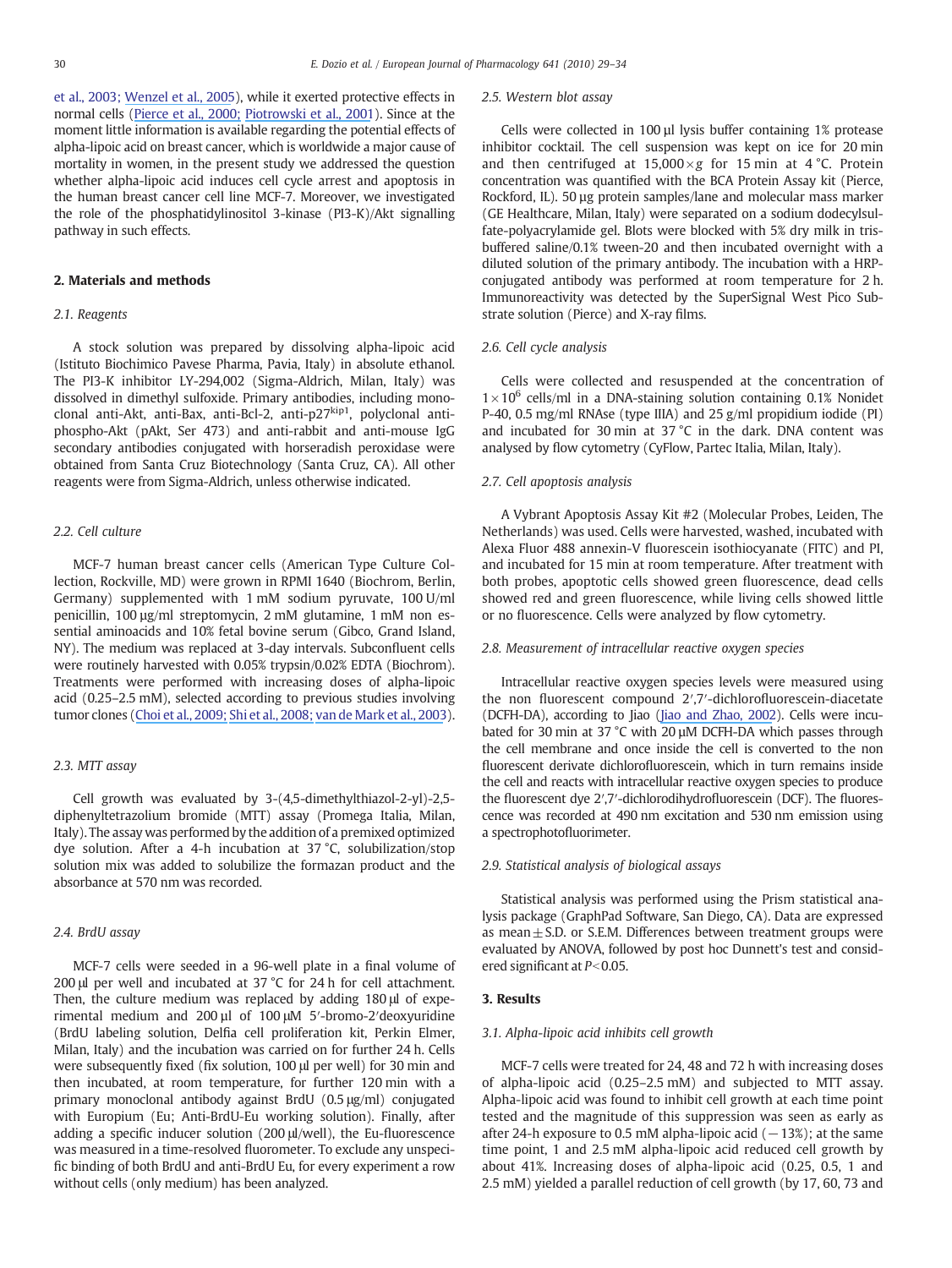80% after 48 h and by 43, 63, 86 and 94% after 72 h, respectively) (Fig. 1A).

## 3.2. Alpha-lipoic acid induces cell cycle arrest and increases  $p27^{kip1}$ expression

To elucidate whether the growth inhibitory effect of alpha-lipoic acid was due to cell cycle arrest, we evaluated cell cycle distribution by flow cytometry. After 24 h, alpha-lipoic acid caused a significant dose-dependent accumulation in the G1 phase of the cell cycle, reaching a plateau at the doses of 2 and 2.5 mM, and a parallel reduction in the S and G2 phases (Fig. 1B). The reduced DNA synthesis induced by alpha-lipoic acid was also confirmed by the BrdU assay, which indicated a significant inhibitory effect on cell proliferation starting at the dose of 1 mM (Fig. 1C). The expression of the cyclindependent kinase inhibitor  $p27^{kip1}$ , which is involved in the arrest of the cell cycle in the G1 phase, was also evaluated.  $p27<sup>kip1</sup>$  levels, not detectable in basal condition, have been found to be increased after 24-h exposure to 0.5–2.5 mM alpha-lipoic acid, with a maximal expression at the dose of 2 mM (Fig. 1D).

#### 3.3. Alpha-lipoic acid induces apoptosis and reduces the expression of Bcl-2

MCF-7 cells were treated for 24 h with different alpha-lipoic acid concentrations and then were subjected to annexin-V FITC/PI flow



Fig. 1. Alpha-lipoic acid effects on MCF-7 cell growth and cell cycle. A) Alpha-lipoic acid inhibits MCF-7 cell growth. Cell viability was assessed by MTT assay, after 24, 48 and 72 h. One of three independent experiments is shown. Values are mean percent of cells  $\pm$  S.D.,  $n=3$ ;  $*P<0.01$  vs. control. B) Effect of 24-h alpha-lipoic acid treatment on MCF-7 cell cycle. Values are mean  $\pm$  S.E.M. of three experiments;  $*P<0.05$ ;  $P<0.01$  vs. control. C) Evaluation of cell proliferation by BrdU assay. One experiment is shown. Values are mean  $\pm$  S.D.,  $n=8$ ;  $*P<0.01$  vs. control. D) 50 µg protein extract/lane was analyzed by Western blot with antip27<sup>kip1</sup> and anti-tubulin antibodies. One representative experiment is shown.

cytometry analysis to determine cell apoptosis. Alpha-lipoic acid was found to promote both early and late apoptosis in a dose-dependent manner (Fig. 2A and B). The expression of the apoptosis-related proteins Bax and Bcl-2 was also evaluated by Western blot. After 24 h, alpha-lipoic acid dose-dependently down-regulated the expression of the anti-apoptotic protein Bcl-2, whereas it did not affect the proapoptotic protein Bax (Fig. 2C).

#### 3.4. Alpha-lipoic acid down-regulates Akt signalling pathway

The involvement of Akt in alpha-lipoic acid-mediated effects was also examined. After 24 h, alpha-lipoic acid reduced the levels of pAkt in a dose-dependent fashion, with a complete turn off of the signal starting at the dose of 1.5 mM. A parallel down-regulation of the constitutive Akt was also observed. Tubulin expression indicated that each sample has been loaded equally (Fig. 3A). To verify whether the down-regulation of the pAkt signal may be responsible for some of the effects exerted by alpha-lipoic acid, we utilized the PI3-K/Akt inhibitor LY-294,002, able to block Akt phosphorylation, to study the correlation among pAkt, cell cycle and apoptosis. After 24 h, LY-294,002 abolished pAkt signal, as expected, stimulated  $p27<sup>kip1</sup>$  expression, whereas it did not affect the levels of Akt and Bcl-2 protein (Fig. 3B). A significant reduction of proliferating cells (Fig. 3C) and a parallel arrest in the G1 phase of the cell cycle were also observed (Fig. 3D). Relative to apoptosis, after 24 h, LY-294,002 did not appear to increase the number of apoptotic cells (Fig. 3E).

#### 3.5. Alpha-lipoic acid reduces reactive oxygen species

The accumulation of reactive oxygen species in MCF-7 cells was measured by a converting reaction of DCFH-DA to DCF after exposure of cells to different alpha-lipoic acid concentration for 6 h, a time preceding the occurrence of the anti-proliferative and pro-apoptotic effects observed. The decrease in DCF fluorescence intensity suggested that alpha-lipoic acid, in the range of doses form 0.5 to 2.5 mM, is able to scavenge intracellular reactive oxygen species in our in vitro system; to be noted, exposure to 2.5 mM alpha-lipoic acid reduced intracellular reactive oxygen species level by about 52% (Fig. 4).

#### 4. Discussion

It is well established that uncontrolled cellular growth, as a consequence of defects in cell cycle and apoptotic machinery, is responsible for the development of most cancers. Therefore, agents that can modulate cell cycle and apoptosis may be useful in the management and therapy of tumors ([McDonald and El-Deiry, 2000;](https://www.researchgate.net/publication/12553143_Cell_cycle_control_as_a_basis_for_cancer_drug_development_Int_J_Oncol_165871-86?el=1_x_8&enrichId=rgreq-6e1925e6-a79b-4541-8f50-d3ebefe93c0f&enrichSource=Y292ZXJQYWdlOzQ0ODAyNjI3O0FTOjk5OTIyMzUxMjMwOTg0QDE0MDA4MzQ3NTM0OTM=) [Owa et al., 2001](https://www.researchgate.net/publication/11786290_Cell_Cycle_Regulation_in_the_G1_Phase_A_Promising_Target_for_the_Development_of_New_Chemotherapeutic_Anticancer_Agents?el=1_x_8&enrichId=rgreq-6e1925e6-a79b-4541-8f50-d3ebefe93c0f&enrichSource=Y292ZXJQYWdlOzQ0ODAyNjI3O0FTOjk5OTIyMzUxMjMwOTg0QDE0MDA4MzQ3NTM0OTM=)). Epidemiological investigation and laboratory studies have indicated that different compounds developed from natural sources play an important role in the treatment of many cancers ([Kim,](https://www.researchgate.net/publication/23272143_Butein_sensitizes_human_leukemia_cells_to_apoptosis_induced_by_tumor_necrosis_factor-related_apoptosis_inducing_ligand_TRAIL_Arch_Pharm_Res_311179?el=1_x_8&enrichId=rgreq-6e1925e6-a79b-4541-8f50-d3ebefe93c0f&enrichSource=Y292ZXJQYWdlOzQ0ODAyNjI3O0FTOjk5OTIyMzUxMjMwOTg0QDE0MDA4MzQ3NTM0OTM=) [2008;](https://www.researchgate.net/publication/23272143_Butein_sensitizes_human_leukemia_cells_to_apoptosis_induced_by_tumor_necrosis_factor-related_apoptosis_inducing_ligand_TRAIL_Arch_Pharm_Res_311179?el=1_x_8&enrichId=rgreq-6e1925e6-a79b-4541-8f50-d3ebefe93c0f&enrichSource=Y292ZXJQYWdlOzQ0ODAyNjI3O0FTOjk5OTIyMzUxMjMwOTg0QDE0MDA4MzQ3NTM0OTM=) Xian et al., 2007). Among these molecules, alpha-lipoic acid is of particular interest, since it has been shown to possess anti-tumor activity in different human cancer cells without affecting normal cells ([McDonald and El-Deiry, 2000;](https://www.researchgate.net/publication/12553143_Cell_cycle_control_as_a_basis_for_cancer_drug_development_Int_J_Oncol_165871-86?el=1_x_8&enrichId=rgreq-6e1925e6-a79b-4541-8f50-d3ebefe93c0f&enrichSource=Y292ZXJQYWdlOzQ0ODAyNjI3O0FTOjk5OTIyMzUxMjMwOTg0QDE0MDA4MzQ3NTM0OTM=) [Wenzel et al., 2005](https://www.researchgate.net/publication/7893455_Alpha-Lipoic_acid_induces_apoptosis_in_human_colon_cancer_cells_by_increasing_mitochondrial_respiration_with_a_concomitant_O2--generation_Apoptosis?el=1_x_8&enrichId=rgreq-6e1925e6-a79b-4541-8f50-d3ebefe93c0f&enrichSource=Y292ZXJQYWdlOzQ0ODAyNjI3O0FTOjk5OTIyMzUxMjMwOTg0QDE0MDA4MzQ3NTM0OTM=)).

In the present study, we showed that alpha-lipoic acid is able to scavenge reactive oxygen species in the human breast cancer cell line MCF-7 and that the reduction of reactive oxygen species is temporally followed by cell growth arrest, via the specific inhibition of Akt pathway and the up-regulation of the cyclin-dependent kinase inhibitor p27<sub>kip1</sub>, and apoptosis, via changes of the ratio of the apoptotic-related proteins Bax/Bcl-2.

At present, the role of reactive oxygen species in cancer is a controversial issue since both stimulation and suppression of reactive oxygen species have been reported to induce cancer cell growth arrest and apoptosis. Compared with their normal counterparts, malignant cells have increased levels of reactive oxygen species, which have been shown to be involved both in cancer initiation and progression.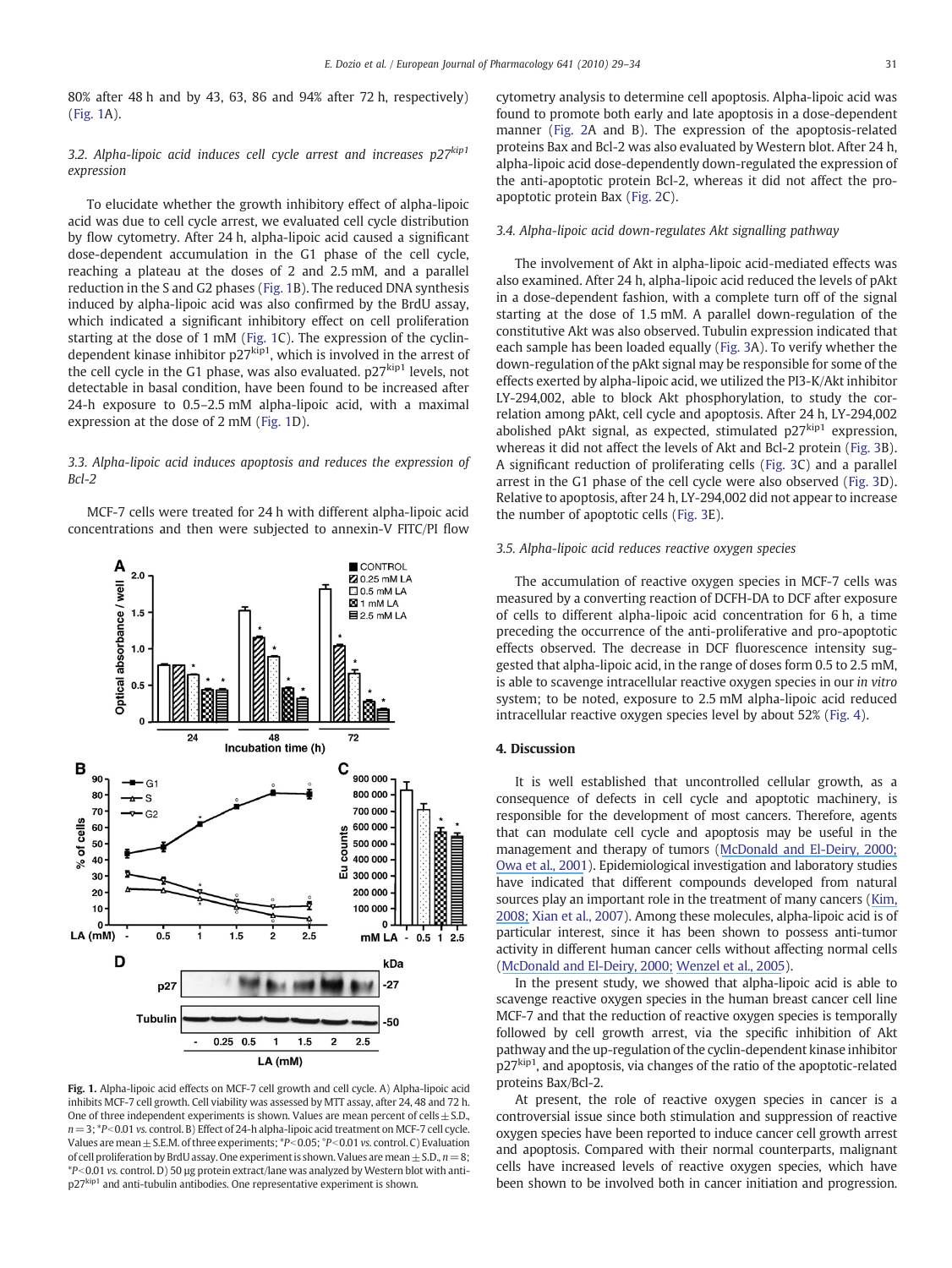

Fig. 2. Effect of 24-h alpha-lipoic acid treatment on MCF-7 cell apoptosis. A) One representative cytometry analysis is shown. Cell population FITC−/PI-, FITC+/PI-, and FITC+/PI+ were regarded as living (Q3), early apoptotic (Q4) and late apoptotic/necrotic cells (Q2). B) The number of living, early and late apoptotic/necrotic cells is expressed as mean  $\pm$  S.D.  $n=3$ . a, P<0.001 vs. living control cells; b, P<0.001 vs. apoptotic control cells; c, P<0.001 vs. late apoptotic/necrotic control cells. C) 50 µg protein extract/lane was analyzed by Western blot with anti-Bax, anti-Bcl-2 and anti-tubulin antibodies. One representative experiment is shown.

Apart from its role as a causative factor in carcinogenesis through reactive oxygen species-induced mutagenesis, redox dysregulation contributes to malignant transformation and progression through reactive oxygen species-mediated mitogenic signalling and redox modulation of apoptotic and survival pathways (Trachootham et al., 2009). Paradoxically, reactive oxygen species, apart from being involved in proliferative, anti-apoptotic and metastatic processes, over a certain threshold level, may also exert cytotoxic and pro-apoptotic functions that would limit tumorigenicity and malignant progression ([Fruehauf and Meyskens, 2007](https://www.researchgate.net/publication/6514829_Reactive_Oxygen_Species_A_Breath_of_Life_or_Death?el=1_x_8&enrichId=rgreq-6e1925e6-a79b-4541-8f50-d3ebefe93c0f&enrichSource=Y292ZXJQYWdlOzQ0ODAyNjI3O0FTOjk5OTIyMzUxMjMwOTg0QDE0MDA4MzQ3NTM0OTM=)). Thus, cancer cells become well adapted to survive under a persistent intrinsic increased oxidative stress [\(Trachootham et al., 2009\).](https://www.researchgate.net/publication/26249927_Trachootham_D_Alexandre_J_Huang_P_Targeting_cancer_cells_by_ROS-mediated_mechanisms_a_radical_therapeutic_approach_Nat_Rev_Drug_Discov_8_579-591?el=1_x_8&enrichId=rgreq-6e1925e6-a79b-4541-8f50-d3ebefe93c0f&enrichSource=Y292ZXJQYWdlOzQ0ODAyNjI3O0FTOjk5OTIyMzUxMjMwOTg0QDE0MDA4MzQ3NTM0OTM=) Nevertheless, it is still unclear whether a decrease or a deficit in antioxidants is a major cause of increased reactive oxygen species stress in tumors. In fact, both a reduced and an elevated expression of certain reactive oxygen speciesscavenging enzymes and of antioxidant molecules has been observed in different primary cancer cells and also in primary cancer tissues [\(Oltra et al., 2001; Skrzydlewska et al., 2001\).](https://www.researchgate.net/publication/8093051_Lipid_peroxidation_and_antioxidant_status_in_colorectal_cancer_World_J_Gastroenterol?el=1_x_8&enrichId=rgreq-6e1925e6-a79b-4541-8f50-d3ebefe93c0f&enrichSource=Y292ZXJQYWdlOzQ0ODAyNjI3O0FTOjk5OTIyMzUxMjMwOTg0QDE0MDA4MzQ3NTM0OTM=) It follows that, if antioxidant compounds scavenge the excess of reactive oxygen species, the oxidative stress-responsive genes can be suppressed and, consequently, cancer cell proliferation is inhibited. On the other hand, pro-oxidant compounds, by increasing oxidative stress to a cytotoxic level, may also be useful in promoting cancer cell death [\(Trachootham et al., 2009\).](https://www.researchgate.net/publication/26249927_Trachootham_D_Alexandre_J_Huang_P_Targeting_cancer_cells_by_ROS-mediated_mechanisms_a_radical_therapeutic_approach_Nat_Rev_Drug_Discov_8_579-591?el=1_x_8&enrichId=rgreq-6e1925e6-a79b-4541-8f50-d3ebefe93c0f&enrichSource=Y292ZXJQYWdlOzQ0ODAyNjI3O0FTOjk5OTIyMzUxMjMwOTg0QDE0MDA4MzQ3NTM0OTM=)

Relative to alpha-lipoic acid, some works indicated that the molecule does not have antioxidant effects, or even it may be a prooxidant agent able to induce apoptosis by increasing reactive oxygen species generation, whereas other reports suggested that alpha-lipoic acid reduces cell growth by acting as an antioxidant ([Moini et al., 2002;](https://www.researchgate.net/publication/11252726_Antioxidant_and_Prooxidant_Activities_of_a-Lipoic_Acid_and_Dihydrolipoic_Acid?el=1_x_8&enrichId=rgreq-6e1925e6-a79b-4541-8f50-d3ebefe93c0f&enrichSource=Y292ZXJQYWdlOzQ0ODAyNjI3O0FTOjk5OTIyMzUxMjMwOTg0QDE0MDA4MzQ3NTM0OTM=) [Moungjaroen et al., 2006;](https://www.researchgate.net/publication/6803062_Reactive_Oxygen_Species_Mediate_Caspase_Activation_and_Apoptosis_Induced_by_Lipoic_Acid_in_Human_Lung_Epithelial_Cancer_Cells_through_Bcl-2_Down-Regulation?el=1_x_8&enrichId=rgreq-6e1925e6-a79b-4541-8f50-d3ebefe93c0f&enrichSource=Y292ZXJQYWdlOzQ0ODAyNjI3O0FTOjk5OTIyMzUxMjMwOTg0QDE0MDA4MzQ3NTM0OTM=) [Shi et al., 2008;](https://www.researchgate.net/publication/5416853_Alpha-lipoic_acid_induces_apoptosis_in_hepatoma_cells_via_the_PTENAkt_pathway?el=1_x_8&enrichId=rgreq-6e1925e6-a79b-4541-8f50-d3ebefe93c0f&enrichSource=Y292ZXJQYWdlOzQ0ODAyNjI3O0FTOjk5OTIyMzUxMjMwOTg0QDE0MDA4MzQ3NTM0OTM=) [Simbula](https://www.researchgate.net/publication/246931904_Increased_ROS_generation_and_p53_activation_in_alpha-lipoic_acid-induced_apoptosis_of_hepatoma_cells_Apoptosis?el=1_x_8&enrichId=rgreq-6e1925e6-a79b-4541-8f50-d3ebefe93c0f&enrichSource=Y292ZXJQYWdlOzQ0ODAyNjI3O0FTOjk5OTIyMzUxMjMwOTg0QDE0MDA4MzQ3NTM0OTM=) [et al., 2007;](https://www.researchgate.net/publication/246931904_Increased_ROS_generation_and_p53_activation_in_alpha-lipoic_acid-induced_apoptosis_of_hepatoma_cells_Apoptosis?el=1_x_8&enrichId=rgreq-6e1925e6-a79b-4541-8f50-d3ebefe93c0f&enrichSource=Y292ZXJQYWdlOzQ0ODAyNjI3O0FTOjk5OTIyMzUxMjMwOTg0QDE0MDA4MzQ3NTM0OTM=) [Wenzel et al., 2005](https://www.researchgate.net/publication/7893455_Alpha-Lipoic_acid_induces_apoptosis_in_human_colon_cancer_cells_by_increasing_mitochondrial_respiration_with_a_concomitant_O2--generation_Apoptosis?el=1_x_8&enrichId=rgreq-6e1925e6-a79b-4541-8f50-d3ebefe93c0f&enrichSource=Y292ZXJQYWdlOzQ0ODAyNjI3O0FTOjk5OTIyMzUxMjMwOTg0QDE0MDA4MzQ3NTM0OTM=)). At the same time, previous reports which evaluated the effects of other antioxidants on MCF-7 cells indicated the ability of these molecules to inhibit cell growth and promote apoptosis by either increasing or suppressing reactive oxygen species level ([Filomeni et al., 2007;](https://www.researchgate.net/publication/23312412_Trans-resveratrol_induces_apoptosis_in_human_breast_cancer_cells_MCF-7_by_the_activation_of_MAP_kinases_pathways_Genes_Nutr_2295-305?el=1_x_8&enrichId=rgreq-6e1925e6-a79b-4541-8f50-d3ebefe93c0f&enrichSource=Y292ZXJQYWdlOzQ0ODAyNjI3O0FTOjk5OTIyMzUxMjMwOTg0QDE0MDA4MzQ3NTM0OTM=) [Jin et al., 2010;](https://www.researchgate.net/publication/245780968_Daidzein_induces_MCF7_breast_cancer_cell_apoptosis_via_the_mitochondrial_pathway?el=1_x_8&enrichId=rgreq-6e1925e6-a79b-4541-8f50-d3ebefe93c0f&enrichSource=Y292ZXJQYWdlOzQ0ODAyNjI3O0FTOjk5OTIyMzUxMjMwOTg0QDE0MDA4MzQ3NTM0OTM=) [Lin et al.,](https://www.researchgate.net/publication/223431861_Cancer_chemoprevention_by_tea_polyphenols_through_mitotic_signal_transduction_blockade_Biochem_Pharmacol?el=1_x_8&enrichId=rgreq-6e1925e6-a79b-4541-8f50-d3ebefe93c0f&enrichSource=Y292ZXJQYWdlOzQ0ODAyNjI3O0FTOjk5OTIyMzUxMjMwOTg0QDE0MDA4MzQ3NTM0OTM=) [1999](https://www.researchgate.net/publication/223431861_Cancer_chemoprevention_by_tea_polyphenols_through_mitotic_signal_transduction_blockade_Biochem_Pharmacol?el=1_x_8&enrichId=rgreq-6e1925e6-a79b-4541-8f50-d3ebefe93c0f&enrichSource=Y292ZXJQYWdlOzQ0ODAyNjI3O0FTOjk5OTIyMzUxMjMwOTg0QDE0MDA4MzQ3NTM0OTM=)). Our results suggest that in MCF-7 cells alpha-lipoic acid exerts antioxidant effect and that the reduction of reactive oxygen species is temporally followed by growth arrest and apoptosis. Probably, the biochemical properties of alpha-lipoic acid, the experimental conditions and the redox state of the cell models may be considered in order to explain such differences among studies. On the latter, it thus should be noted that the use of antioxidants, and among them of alpha-lipoic acid, in cancer therapy may be both a positive and a deleterious strategy since the final effect may strongly depend on the level of reactive oxygen species of cancer cells [\(Trachootham et al., 2009\).](https://www.researchgate.net/publication/26249927_Trachootham_D_Alexandre_J_Huang_P_Targeting_cancer_cells_by_ROS-mediated_mechanisms_a_radical_therapeutic_approach_Nat_Rev_Drug_Discov_8_579-591?el=1_x_8&enrichId=rgreq-6e1925e6-a79b-4541-8f50-d3ebefe93c0f&enrichSource=Y292ZXJQYWdlOzQ0ODAyNjI3O0FTOjk5OTIyMzUxMjMwOTg0QDE0MDA4MzQ3NTM0OTM=) In fact, in cells with low/moderate increased reactive oxygen species alpha-lipoic acid, both playing as an antioxidant molecule, which scavenges reactive oxygen species, or as a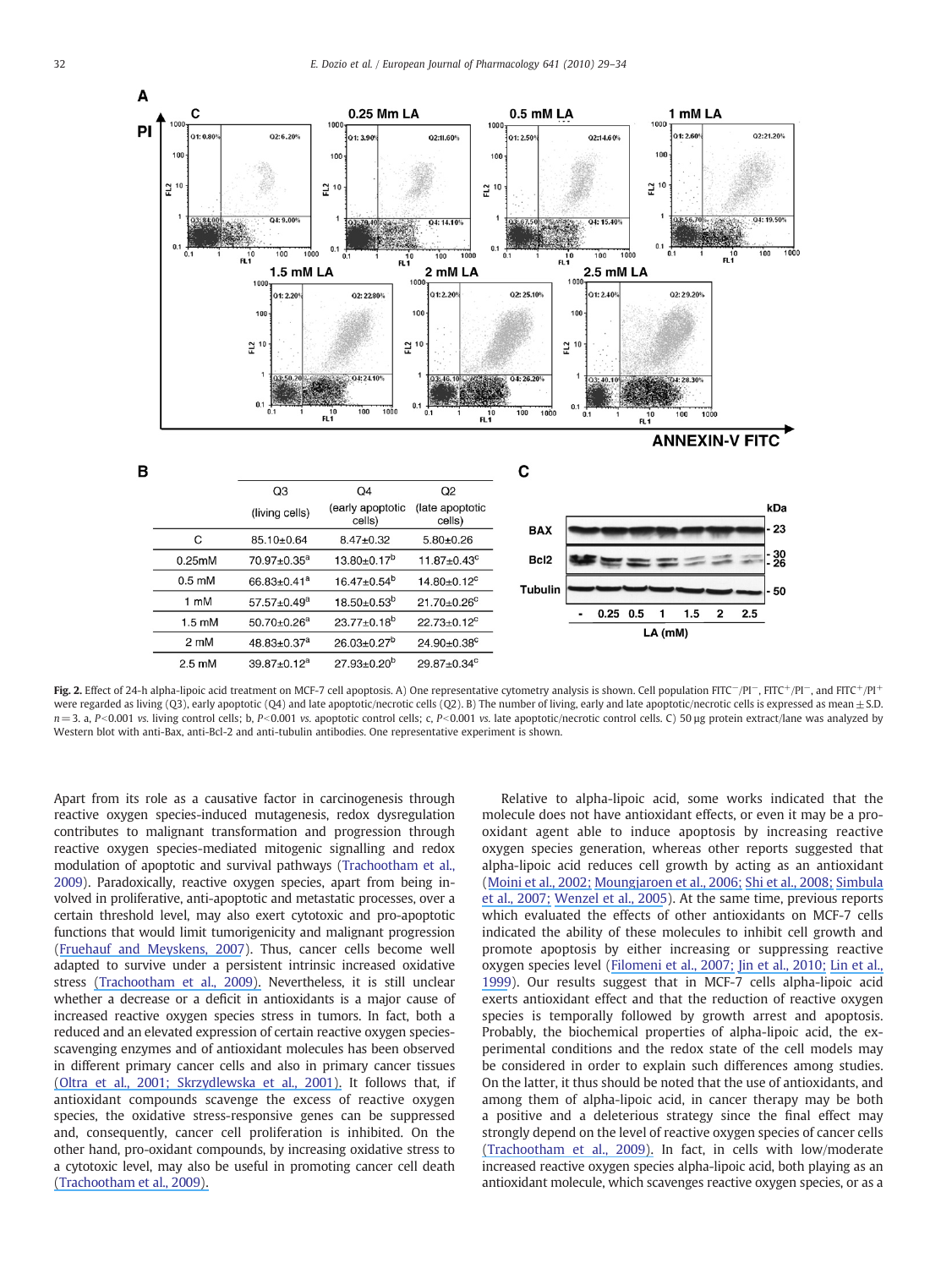

Fig. 3. Role of Akt pathway in alpha-lipoic acid-mediated effects. A) 50 µg protein extract/lane was analyzed by Western blot with anti-pAkt, anti-Akt and anti-tubulin antibodies. One representative experiment is shown. B) After treatment with LY-294,002 (10 µM, 24 h), 50 µg protein extract/lane was analyzed by Western blot with anti-pAkt, anti-Akt, anti-p27<sup>kip1</sup>, anti-Bcl-2 and anti-tubulin antibodies. One representative experiment is shown. C) Cell proliferation was assessed by BrdU assay after 24-h treatment with LY-294,002. One representative experiment is shown. Values are mean  $\pm$  S.D.,  $n=8$ ; °P<0.01 vs. control. D) Cells were treated with LY-294,002 for 24 h, labeled with PI and analysed by flow cytometry. Values are mean percent of cells $\pm$ S.E.M.,  $n=3$ ; \*P<0.05; °P<0.01 vs. control. E) Cells were treated with LY-294,002 for 24 h, stained with annexin-V FITC/PI and analysed by flow cytometry. Values are mean percent of cells  $\pm$  S.E.M.,  $n = 3$ .





pro-oxidant agent, which increases reactive oxygen species to a toxic level, may be useful since it could promote cell cycle arrest and apoptosis. On the contrary, the use of alpha-lipoic acid, as well as of other antioxidants, in cells with very high levels of reactive oxygen species requires special considerations. In fact, promoting reactive oxygen species accumulation, alpha-lipoic acid may enhance cancer cell cytotoxicity, whereas reducing reactive oxygen species may prevent oxidative damage and also reduce the reactive oxygen speciesantitumoral activity of different anticancer drugs. Our observation that in MCF-7 cells alpha-lipoic acid acts as an antioxidant agent able to reduce cell growth might mainly depends on the redox state of this cell line. It has been suggested that Akt signalling pathway is essential for cell survival and that the expression of a constitutively active Akt or an increased activity of the PI3-K/Akt pathway leads to multidrug resistance in human breast cancer (Jin et al., 2003; Knuefermann et al., 2003). In the present study, we observed that alpha-lipoic acid inhibits Akt phosphorylation and also reduces the level of the constitutive Akt protein. By the use of LY-294,002, we showed that in MCF-7 the down-regulation of Akt phosphorylation was strongly associated to  $p27^{kip1}$  expression and cell cycle arrest. Since the downregulation of pAkt levels induced by alpha-lipoic acid was also associated to p27<sub>kip1</sub> expression and G1 cell cycle arrest, we concluded that the effect of alpha-lipoic acid on MCF-7 cell cycle progression was mediated, at least in part, by Akt phosphorylation. Previous results suggested that reactive oxygen species could improve Akt phosphorylation, leading to cell proliferation, while antioxidants, reducing reactive oxygen levels, inhibit Akt activation and cell growth (Dong-[Yun et al.,](https://www.researchgate.net/publication/10775179_Redox_stress_regulates_cell_proliferation_and_apoptosis_of_human_hepatoma_through_Akt_protein_phosphorylation?el=1_x_8&enrichId=rgreq-6e1925e6-a79b-4541-8f50-d3ebefe93c0f&enrichSource=Y292ZXJQYWdlOzQ0ODAyNjI3O0FTOjk5OTIyMzUxMjMwOTg0QDE0MDA4MzQ3NTM0OTM=) [2003](https://www.researchgate.net/publication/10775179_Redox_stress_regulates_cell_proliferation_and_apoptosis_of_human_hepatoma_through_Akt_protein_phosphorylation?el=1_x_8&enrichId=rgreq-6e1925e6-a79b-4541-8f50-d3ebefe93c0f&enrichSource=Y292ZXJQYWdlOzQ0ODAyNjI3O0FTOjk5OTIyMzUxMjMwOTg0QDE0MDA4MzQ3NTM0OTM=)). Accordingly, it is possible that the ability of alpha-lipoic acid to scavenge reactive oxygen species may lead to down-regulation of Akt phosphorylation, which in turn regulates cell growth and controls p27<sup>kip1</sup> expression. Our additional observation that alpha-lipoic acid treatment reduced Akt expression is an agreement with some reports indicating that the overall expression of this kinase may be modulated by different agents which modify the intracellular redox balance and/or induce apoptosis [\(Hortelano et al., 2000;](https://www.researchgate.net/publication/12241909_Contribution_of_Cyclopentenone_Prostaglandins_to_the_Resolution_of_Inflammation_Through_the_Potentiation_of_Apoptosis_in_Activated_Macrophages?el=1_x_8&enrichId=rgreq-6e1925e6-a79b-4541-8f50-d3ebefe93c0f&enrichSource=Y292ZXJQYWdlOzQ0ODAyNjI3O0FTOjk5OTIyMzUxMjMwOTg0QDE0MDA4MzQ3NTM0OTM=) Martin [et al., 2002;](https://www.researchgate.net/publication/11174965_Ceramide_and_Reactive_Oxygen_Species_Generated_by_H2O2_Induce_Caspase-3-independent_Degradation_of_AktProtein_Kinase_B?el=1_x_8&enrichId=rgreq-6e1925e6-a79b-4541-8f50-d3ebefe93c0f&enrichSource=Y292ZXJQYWdlOzQ0ODAyNjI3O0FTOjk5OTIyMzUxMjMwOTg0QDE0MDA4MzQ3NTM0OTM=) [Rovin et al., 2002](https://www.researchgate.net/publication/238213773_15-Deoxy-D1214-prostaglandin_J2_regulates_mesangial_cell_proliferation_and_death?el=1_x_8&enrichId=rgreq-6e1925e6-a79b-4541-8f50-d3ebefe93c0f&enrichSource=Y292ZXJQYWdlOzQ0ODAyNjI3O0FTOjk5OTIyMzUxMjMwOTg0QDE0MDA4MzQ3NTM0OTM=)). In our experimental condition we did not observe any correlation among pAkt levels and the induction of apoptosis. Thus, the possibility for alpha-lipoic acid to affect apoptosis via degradation of Akt or by affecting signalling pathways different from Akt may exist.

#### 5. Conclusions

In conclusion, the anti-tumor activity of alpha-lipoic acid observed in MCF-7 cells further stresses the role of redox state in regulating cancer initiation and progression and indicates that Akt represents one of the critical signalling nodes operating downstream of alphalipoic acid effects.

#### Acknowledgments

This study was supported by grants from Università degli Studi di Milano (FIRST 2007 and PUR 2008).

#### References

[Biewenga, G.P., Haenen, G.R., Bast, A., 1997. The pharmacology of the antioxidant lipoic](https://www.researchgate.net/publication/13852229_The_pharmacology_of_the_antioxidant_Lipoic_acid?el=1_x_8&enrichId=rgreq-6e1925e6-a79b-4541-8f50-d3ebefe93c0f&enrichSource=Y292ZXJQYWdlOzQ0ODAyNjI3O0FTOjk5OTIyMzUxMjMwOTg0QDE0MDA4MzQ3NTM0OTM=) [acid. Gen. Pharmacol. 29, 315](https://www.researchgate.net/publication/13852229_The_pharmacology_of_the_antioxidant_Lipoic_acid?el=1_x_8&enrichId=rgreq-6e1925e6-a79b-4541-8f50-d3ebefe93c0f&enrichSource=Y292ZXJQYWdlOzQ0ODAyNjI3O0FTOjk5OTIyMzUxMjMwOTg0QDE0MDA4MzQ3NTM0OTM=)–331.

- [Choi, S.Y., Yu, J.H., Kim, H., 2009. Mechanism of alpha-lipoic acid-induced apoptosis](https://www.researchgate.net/publication/26782514_Mechanism_of_a-Lipoic_Acid-Induced_Apoptosis_of_Lung_Cancer_Cells?el=1_x_8&enrichId=rgreq-6e1925e6-a79b-4541-8f50-d3ebefe93c0f&enrichSource=Y292ZXJQYWdlOzQ0ODAyNjI3O0FTOjk5OTIyMzUxMjMwOTg0QDE0MDA4MzQ3NTM0OTM=) [of lung cancer cells. Ann. N.Y. Acad. Sci. 1171, 149](https://www.researchgate.net/publication/26782514_Mechanism_of_a-Lipoic_Acid-Induced_Apoptosis_of_Lung_Cancer_Cells?el=1_x_8&enrichId=rgreq-6e1925e6-a79b-4541-8f50-d3ebefe93c0f&enrichSource=Y292ZXJQYWdlOzQ0ODAyNjI3O0FTOjk5OTIyMzUxMjMwOTg0QDE0MDA4MzQ3NTM0OTM=)–155.
- [Dong-Yun, S., Yu-Ru, D., Shan-Lin, L., Ya-Dong, Z., Lian, W., 2003. Redox stress regulates](https://www.researchgate.net/publication/10775179_Redox_stress_regulates_cell_proliferation_and_apoptosis_of_human_hepatoma_through_Akt_protein_phosphorylation?el=1_x_8&enrichId=rgreq-6e1925e6-a79b-4541-8f50-d3ebefe93c0f&enrichSource=Y292ZXJQYWdlOzQ0ODAyNjI3O0FTOjk5OTIyMzUxMjMwOTg0QDE0MDA4MzQ3NTM0OTM=) [cell proliferation and apoptosis of human hepatoma through Akt protein](https://www.researchgate.net/publication/10775179_Redox_stress_regulates_cell_proliferation_and_apoptosis_of_human_hepatoma_through_Akt_protein_phosphorylation?el=1_x_8&enrichId=rgreq-6e1925e6-a79b-4541-8f50-d3ebefe93c0f&enrichSource=Y292ZXJQYWdlOzQ0ODAyNjI3O0FTOjk5OTIyMzUxMjMwOTg0QDE0MDA4MzQ3NTM0OTM=) [phosphorylation. FEBS Lett. 542, 60](https://www.researchgate.net/publication/10775179_Redox_stress_regulates_cell_proliferation_and_apoptosis_of_human_hepatoma_through_Akt_protein_phosphorylation?el=1_x_8&enrichId=rgreq-6e1925e6-a79b-4541-8f50-d3ebefe93c0f&enrichSource=Y292ZXJQYWdlOzQ0ODAyNjI3O0FTOjk5OTIyMzUxMjMwOTg0QDE0MDA4MzQ3NTM0OTM=)–64.
- [Drisko, J.A., Chapman, J., Hunter, V.J., 2003. The use of antioxidant therapies during](https://www.researchgate.net/publication/10845249_The_use_of_antioxidant_therapies_during_chemotherapy?el=1_x_8&enrichId=rgreq-6e1925e6-a79b-4541-8f50-d3ebefe93c0f&enrichSource=Y292ZXJQYWdlOzQ0ODAyNjI3O0FTOjk5OTIyMzUxMjMwOTg0QDE0MDA4MzQ3NTM0OTM=) [chemotherapy. Gynecol. Oncol. 88, 434](https://www.researchgate.net/publication/10845249_The_use_of_antioxidant_therapies_during_chemotherapy?el=1_x_8&enrichId=rgreq-6e1925e6-a79b-4541-8f50-d3ebefe93c0f&enrichSource=Y292ZXJQYWdlOzQ0ODAyNjI3O0FTOjk5OTIyMzUxMjMwOTg0QDE0MDA4MzQ3NTM0OTM=)–439.
- [Filomeni, G., Graziani, I., Rotilio, G., Ciriolo, M.R., 2007. trans-Resveratrol induces](https://www.researchgate.net/publication/23312412_Trans-resveratrol_induces_apoptosis_in_human_breast_cancer_cells_MCF-7_by_the_activation_of_MAP_kinases_pathways_Genes_Nutr_2295-305?el=1_x_8&enrichId=rgreq-6e1925e6-a79b-4541-8f50-d3ebefe93c0f&enrichSource=Y292ZXJQYWdlOzQ0ODAyNjI3O0FTOjk5OTIyMzUxMjMwOTg0QDE0MDA4MzQ3NTM0OTM=) [apoptosis in human breast cancer cells MCF-7 by the activation of MAP kinases](https://www.researchgate.net/publication/23312412_Trans-resveratrol_induces_apoptosis_in_human_breast_cancer_cells_MCF-7_by_the_activation_of_MAP_kinases_pathways_Genes_Nutr_2295-305?el=1_x_8&enrichId=rgreq-6e1925e6-a79b-4541-8f50-d3ebefe93c0f&enrichSource=Y292ZXJQYWdlOzQ0ODAyNjI3O0FTOjk5OTIyMzUxMjMwOTg0QDE0MDA4MzQ3NTM0OTM=) [pathways. Genes Nutr. 2, 295](https://www.researchgate.net/publication/23312412_Trans-resveratrol_induces_apoptosis_in_human_breast_cancer_cells_MCF-7_by_the_activation_of_MAP_kinases_pathways_Genes_Nutr_2295-305?el=1_x_8&enrichId=rgreq-6e1925e6-a79b-4541-8f50-d3ebefe93c0f&enrichSource=Y292ZXJQYWdlOzQ0ODAyNjI3O0FTOjk5OTIyMzUxMjMwOTg0QDE0MDA4MzQ3NTM0OTM=)–305.
- [Fruehauf, J.P., Meyskens Jr., F.L., 2007. Reactive oxygen species: a breath of life or death?](https://www.researchgate.net/publication/6514829_Reactive_Oxygen_Species_A_Breath_of_Life_or_Death?el=1_x_8&enrichId=rgreq-6e1925e6-a79b-4541-8f50-d3ebefe93c0f&enrichSource=Y292ZXJQYWdlOzQ0ODAyNjI3O0FTOjk5OTIyMzUxMjMwOTg0QDE0MDA4MzQ3NTM0OTM=) [Clin. Cancer Res. 13, 789](https://www.researchgate.net/publication/6514829_Reactive_Oxygen_Species_A_Breath_of_Life_or_Death?el=1_x_8&enrichId=rgreq-6e1925e6-a79b-4541-8f50-d3ebefe93c0f&enrichSource=Y292ZXJQYWdlOzQ0ODAyNjI3O0FTOjk5OTIyMzUxMjMwOTg0QDE0MDA4MzQ3NTM0OTM=)–794.